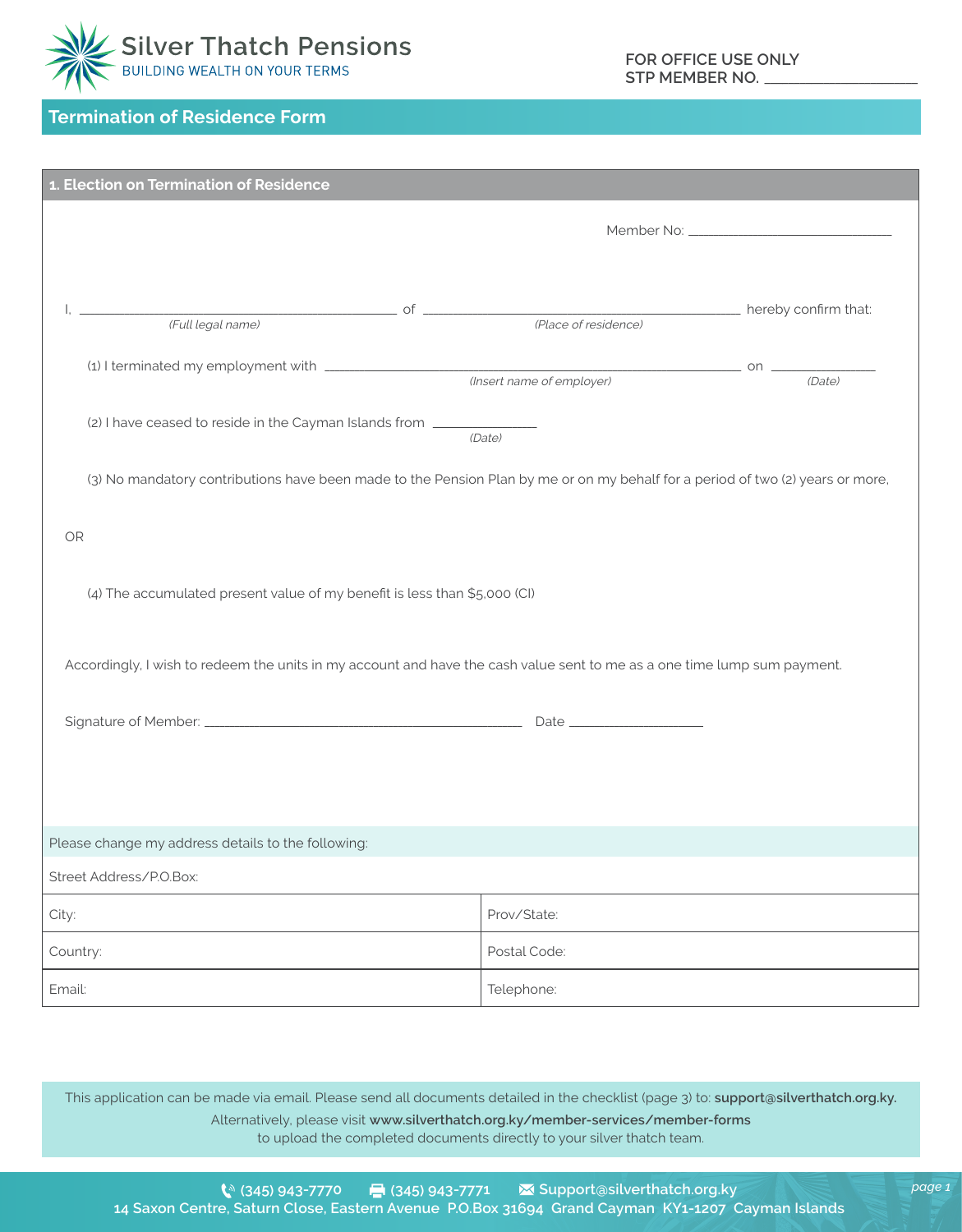

*page 2*

## **Termination of Residence Form (Continued)**

| 2. Election of Method of Payment                                                                                                                                                                                                |                                                                                                                                           |  |
|---------------------------------------------------------------------------------------------------------------------------------------------------------------------------------------------------------------------------------|-------------------------------------------------------------------------------------------------------------------------------------------|--|
| PLEASE READ CAREFULLY AND COMPLETE WHERE INDICATED. FAILURE TO COMPLETE THIS SECTION MAY RESULT IN DELAY OF PAYMENT.                                                                                                            |                                                                                                                                           |  |
| Name                                                                                                                                                                                                                            | Member No:                                                                                                                                |  |
|                                                                                                                                                                                                                                 |                                                                                                                                           |  |
| <b>SELECT ONE</b>                                                                                                                                                                                                               |                                                                                                                                           |  |
| Ous Oci<br>Cheque Drawn on a local Cayman Islands Bank<br>(Payable in the Cayman Islands Only)                                                                                                                                  |                                                                                                                                           |  |
| International Wire Transfer                                                                                                                                                                                                     |                                                                                                                                           |  |
| details. (NOTE: This information is essential; incomplete wire details will result in delay of payment and may also result in payment via<br>alternative methods)                                                               | If your account is outside of the United States please ensure that the "U.S. Correspondent" details are provided in addition to your bank |  |
| U.S. Correspondent Bank <b>Construction</b> Construction and Construction Construction Construction Construction Const                                                                                                          |                                                                                                                                           |  |
|                                                                                                                                                                                                                                 |                                                                                                                                           |  |
|                                                                                                                                                                                                                                 |                                                                                                                                           |  |
|                                                                                                                                                                                                                                 | Your Bank's SWIFT                                                                                                                         |  |
|                                                                                                                                                                                                                                 |                                                                                                                                           |  |
|                                                                                                                                                                                                                                 |                                                                                                                                           |  |
|                                                                                                                                                                                                                                 |                                                                                                                                           |  |
| (Account name must match or include Member Name)                                                                                                                                                                                |                                                                                                                                           |  |
|                                                                                                                                                                                                                                 |                                                                                                                                           |  |
|                                                                                                                                                                                                                                 |                                                                                                                                           |  |
|                                                                                                                                                                                                                                 |                                                                                                                                           |  |
| <b>Local Wire Transfer</b>                                                                                                                                                                                                      | If your account is outside of the United States please ensure that the "U.S. Correspondent" details are provided in addition to your bank |  |
| alternative methods)                                                                                                                                                                                                            | details. (NOTE: This information is essential; incomplete wire details will result in delay of payment and may also result in payment via |  |
|                                                                                                                                                                                                                                 | Your Bank's SWIFT                                                                                                                         |  |
|                                                                                                                                                                                                                                 |                                                                                                                                           |  |
|                                                                                                                                                                                                                                 |                                                                                                                                           |  |
|                                                                                                                                                                                                                                 |                                                                                                                                           |  |
|                                                                                                                                                                                                                                 |                                                                                                                                           |  |
| (Account name must match or include Member Name)                                                                                                                                                                                |                                                                                                                                           |  |
|                                                                                                                                                                                                                                 |                                                                                                                                           |  |
|                                                                                                                                                                                                                                 |                                                                                                                                           |  |
| In relation to the above mentioned payment, I hereby discharge the Administrators of The Silver Thatch Pension Plan and their<br>Agents from any and all further liability whatsoever in respect to my membership of this plan. |                                                                                                                                           |  |
|                                                                                                                                                                                                                                 |                                                                                                                                           |  |
|                                                                                                                                                                                                                                 |                                                                                                                                           |  |
|                                                                                                                                                                                                                                 |                                                                                                                                           |  |
|                                                                                                                                                                                                                                 |                                                                                                                                           |  |
| This application can be made via email. Please send all documents detailed in the checklist (page 3) to: support@silverthatch.org.ky.<br>Alternatively, please visit www.silverthatch.org.ky/member-services/member-forms       |                                                                                                                                           |  |
| to upload the completed documents directly to your silver thatch team.                                                                                                                                                          |                                                                                                                                           |  |
|                                                                                                                                                                                                                                 |                                                                                                                                           |  |